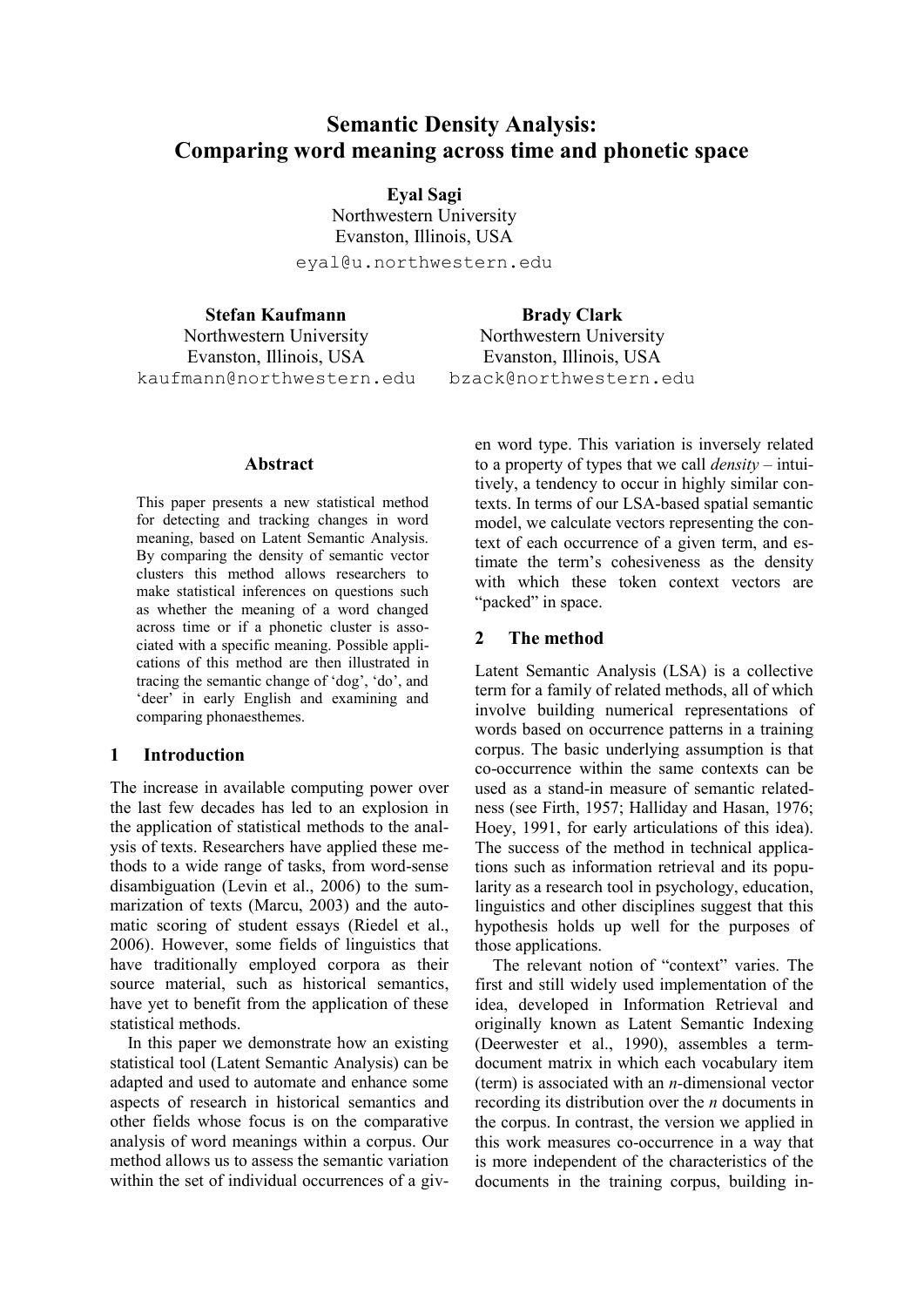stead a term-term matrix associating vocabulary items with vectors representing their frequency of co-occurrence with each of a list of "contentbearing" words. This approach originated with the "WordSpace" paradigm developed by Schütze (1996). The software we used is a version of the "Infomap" package developed at Stanford University and freely available (see also Takayama et al., 1999). We describe it and the steps we took in our experiments in some detail below.

## **2.1 Word vectors**

The information encoded in the co-occurrence matrix, and thus ultimately the similarity measure depends greatly on the genre and subject matter of the training corpus (Takayama et al., 1999; Kaufmann, 2000). In our case, we used the entire available corpus as our training corpus. The word types in the training corpus are ranked by frequency of occurrence, and the Infomap system automatically selects (i) a vocabulary W for which vector representations are to be collected, and (ii) a set  $C$  of 1,000 "content-bearing" words whose occurrence or non-occurrence is taken to be indicative of the subject matter of a given passage of text. Usually, these choices are guided by a stoplist of (mostly closed-class) lexical items that are to be excluded, but because we were interested in tracing changes in the meaning of lexical items we reduced this stoplist to a bare minimum. To compensate, we increased the number of "content-bearing" words to 2,000. The vocabulary  $W$  consisted of the 40,000 most frequent non-stoplist words. The set  $C$  of contentbearing words contained the  $50<sup>th</sup>$  through  $2,049<sup>th</sup>$ most frequent non-stoplist words. This method may seem rather blunt, but it has the advantage of not requiring any human intervention or antecedently given information about the domain.

The cells in the resulting matrix of 40,000 rows and 2,000 columns were filled with cooccurrence counts recording, for each pair  $\langle w, c \rangle \in W \times C$ , the number of times a token of  $c$  occurred in the context of a token of  $w$  in the corpus.<sup>1</sup> The "context" of a token  $w_i$  in our

implementation is the set of tokens in a fixedwidth window from the 15th item preceding  $w_i$ to the 15th item following it (less if a document boundary intervenes). The matrix was transformed by Singular Value Decomposition (SVD), whose implementation in the Infomap system relies on the SVDPACKC package (Berry, 1992; Berry et al., 1993). The output was a reduced  $40,000 \times 100$  matrix. Thus each item  $w \in W$  is associated with a 100-dimensional vector  $\vec{w}$ .

## **2.2 Context vectors**

Once the vector space is obtained from the training corpus, vectors can be calculated for any multi-word unit of text (e.g. paragraphs, queries, or documents), regardless of whether it occurs in the original training corpus or not, as the normalized sum of the vectors associated with the words it contains. In this way, for each occurrence of a target word type under investigation, we calculated a *context vector* from the 15 words preceding and the 15 words following that occurrence.

Context vectors were first used in Word Sense Discrimination by Schütze (1998). Similarly to that application, we assume that these "secondorder" vectors encode the aggregate meaning, or topic, of the segment they represent, and thus, following the reasoning behind LSA, are indicative of the meaning with which it is being used on that particular occurrence. Consequently, for each target word of interest, the context vectors associated with its occurrences constitute the data points. The analysis is then a matter of grouping these data points according to some criterion (e.g., the period in which the text was written) and conducting an appropriate statistical test. In some cases it might also be possible to use regression or apply a clustering analysis.

## **2.3 Semantic Density Analysis**

Conducting statistical tests comparing groups of vectors is not trivial. Fortunately, some questions can be answered based on the similarity of vectors within each group rather than the vectors themselves. The similarity between two vectors  $\vec{w}$ ,  $\vec{v}$  is measured as the cosine between them:

 $1$  Two details are glossed over here: First, the Infomap system weighs this raw count with a  $tf.idf$  measure of the column label c, calculated as follows:  $tf.id f(c) = tf(c) \times$  $\big( \log(D+1) - \log(d f(c)) \big)$  where tf and df are the number of occurrences of  $c$  and the number of documents in which  $c$  occurs, respectively, and  $D$  is the total number of documents. Second, the number in each cell is replaced with its square root, in order to approximate a normal distribution of counts and attenuate the potentially distorting influence of

high base frequencies (cf. Takayama, et al. 1998; Widdows, 2004).

<sup>2</sup> While the cosine measure is the accepted measure of similarity, the cosine function is non-linear and therefore problematic for many statistical methods. Several transformations can be used to correct this (e.g., Fisher"s *z*). In this paper we will use the angle, in degrees, between the two vectors (i.e.,  $cos^{-1}$ ) because it is easily interpretable.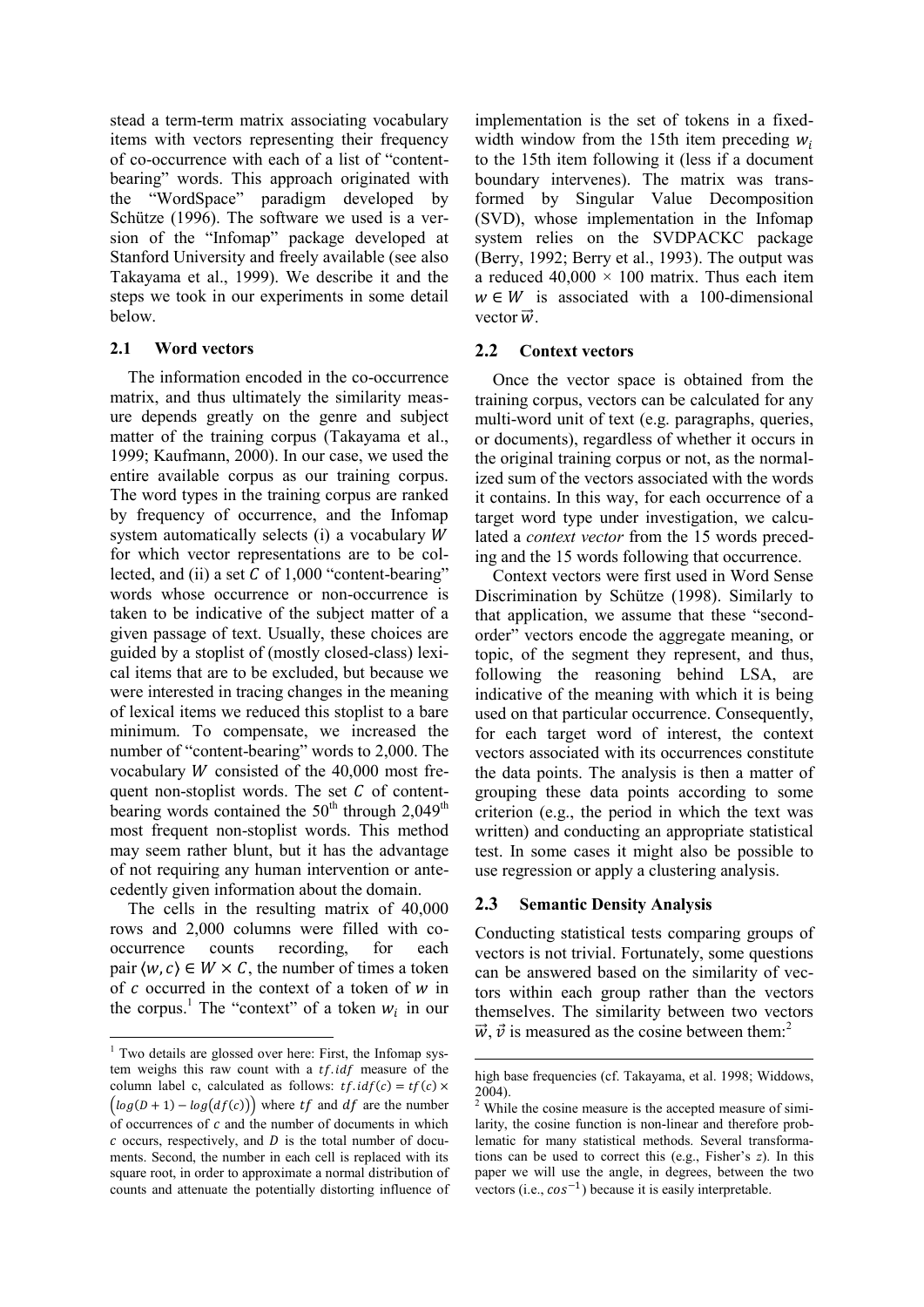$$
cos(\vec{w}, \vec{v}) = \frac{\vec{w} \cdot \vec{v}}{|\vec{w}||\vec{v}|}
$$

The average similarity of a group of vectors is indicative of its density – a dense group of highly similar vectors will have a high average cosine (and a correspondingly low average angle) whereas a sparse group of dissimilar vectors will have an average cosine that approaches zero (and a correspondingly high average angle).<sup>3</sup> Thus since a word that has a single, highly restricted meaning (e.g. "palindrome") is likely to occur in a very restricted set of contexts, its context vectors are also likely to have a low average angle between them, compared to a word that is highly polysemous or appears in a large variety of contexts (e.g. "bank", "do"). From this observation, it follows that it should be possible to compare the cohesiveness of groups of vectors in terms of the average pairwise similarity of the vectors of which they are comprised. Because the number of such pairings tends to be prohibitively large (e.g., nearly  $1,000,000$  for a group of  $1,000$  vectors), it is useful to use only a sub-sample in any single analysis. A Monte-Carlo analysis in which *n* pair-wise similarity values are chosen at random from each group of vectors is therefore appropriate.<sup>4</sup>

However, there is one final complication to consider in the analysis. The passage of time influences not only the meaning of words, but also styles and variety of writing. For example, texts in the  $11<sup>th</sup>$  century were much less varied, on average, than those written in the  $15<sup>th</sup>$  century.<sup>5</sup> This will influence the calculation of context vectors as those depend, in part, on the text they are taken from. Because the document as a whole is represented by a vector that is the average of all of its words, it is possible to predict that, if no other factors exist, two contexts are likely to be related to one another to the same degree that their documents are. Controlling for this effect can therefore be achieved by subtracting from the angle between two context vectors the angle between the documents in which they appear.

#### **3 Applications to Research**

### **3.1 A Diachronic Investigation: Semantic Change**

One of the central questions of historical semantics is the following (Traugott,  $1999$ ):<sup>6</sup>

Given the form-meaning pair  $L$  (lexeme) what changes did meaning  $M$  undergo?

For example, the form *as long as* underwent the change 'equal in length'  $>$  'equal in time'  $>$ `provided that". Evidence for semantic change comes from written records, cognates, and structural analysis (Bloomfield, 1933). Traditional categories of semantic change include (Traugott, 2005: 2-4; Campbell, 2004:254-262; Forston, 2003: 648-650):

 Broadening (generalization, extension, borrowing): A restricted meaning becomes less restricted (e.g. Late Old English *docga* `a (specific) powerful breed of dog" > *dog* `any member of the species *Canis familiaris*"

• Narrowing (specialization, restriction): A relatively general meaning becomes more specific (e.g. Old English *deor* `animal" > *deer*)

 Pejoration (degeneration): A meaning becomes more negative (e.g. Old English *sælig* `blessed, blissful" > *sely* `happy, innocent, pitiable" > *silly* `foolish, stupid")

Semantic change results from the use of language in context, whether linguistic or extralinguistic. Later meanings of forms are connected to earlier ones, where all semantic change arises by polysemy, i.e. new meanings coexist with earlier ones, typically in restricted contexts. Sometimes new meanings split off from earlier ones and are no longer considered variants by language users (e.g. *mistress* `woman in a position of authority, head of household'  $>$  'woman in a continuing extra-marital relationship with a man').

Semantic change is often considered unsystematic (Hock and Joseph, 1996: 252). However, recent work (Traugott and Dasher, 2002) suggests that there is, in fact, significant crosslinguistic regularity in semantic change. For ex-

 $\frac{3}{3}$  Since the cosine ranges from -1 to +1, it is possible in principle to obtain negative average cosines. In practice, however, the overwhelming majority of vocabulary items have a non-negative cosine with any given target word, hence the average cosine usually does not fall below zero.

<sup>4</sup> It is important to note that the number of *independent samples* in the analysis is determined not by the number of similarity values compared but by the number of individual vectors used in the analysis.

<sup>&</sup>lt;sup>5</sup> Tracking changes in the distribution of the document vectors in a corpus over time might itself be of interest to some researchers but is beyond the scope of the current paper.

<sup>6</sup> This is the *semasiological* perspective on semantic change. Other perspectives include the *onomasiological* perspective ("Given the concept  $C$ , what lexemes can it be expressed by?"). See Traugott 1999 for discussion.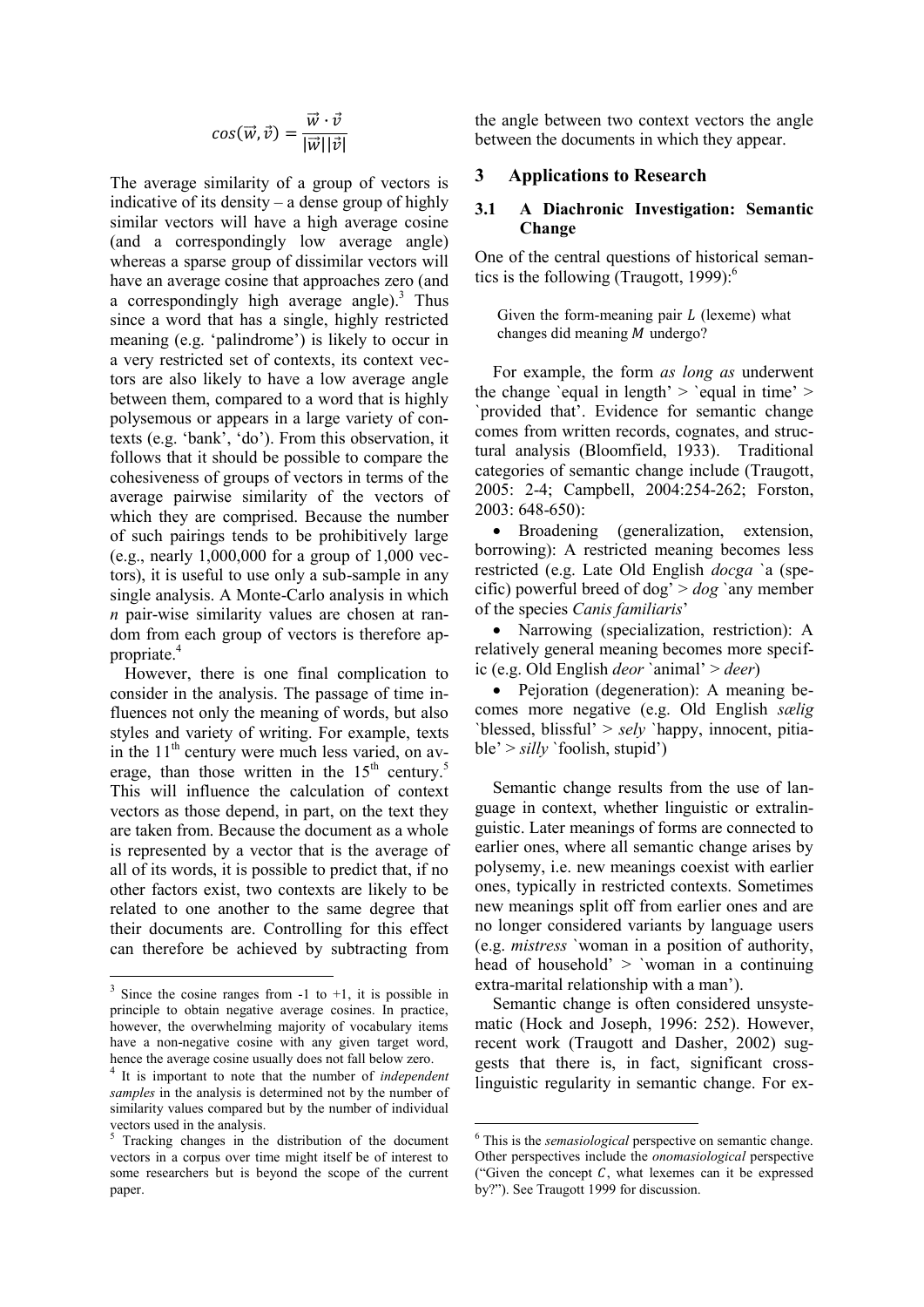| cui pus (stanuai u ucviations are given in parenthesis) |      |                                      |                                |                               |                                |
|---------------------------------------------------------|------|--------------------------------------|--------------------------------|-------------------------------|--------------------------------|
|                                                         |      | Unknown composi-<br><i>tion date</i> | <b>Early Middle</b><br>English | <b>Late Middle</b><br>English | <b>Early Modern</b><br>English |
|                                                         | n    | ( < 1250)                            | $(1150 - 1350)$                | $(1350 - 1500)$               | $(1500 - 1710)$                |
| dog                                                     | 112  |                                      |                                | 15.47 (14.19)                 | 24.73(10.43)                   |
| do                                                      | 4298 |                                      | 10.31(13.57)                   | 13.02(9.50)                   | 24.54(11.2)                    |
| deer                                                    | 61   | 38.72 (17.59)                        | 20.6(18.18)                    |                               | 20.5(9.82)                     |
| science                                                 | 79   |                                      |                                | 13.56 (13.33)                 | 28.31 (12.24)                  |

**Table 1 - Mean angle between context vectors for target words in different periods in the Helsinki corpus (standard deviations are given in parenthesis)**

ample, in the Invited Inferencing Model of Semantic Change proposed by Traugott and Dasher (2002) the main mechanism of semantic change is argued to be the semanticization of *conversational implicatures*, where conversational implicatures are a component of speaker meaning that arises from the interaction between what the speaker says and rational principles of communication (Grice, 1989 [1975]). Conversational implicatures are suggested by an utterance but not entailed. For example, the utterance *Some students came to the party* strongly suggests that some but not all students came to the party, even though the utterance would be true strictly speaking if all students came to the party. According to the Invited Inferencing Model, conversational implicatures become part of the semantic polysemies of particular forms over time.

Such changes in meaning should be evident when examining the contexts in which the lexeme of interest appears. In other words, changes in the meaning of a type should translate to differences in the contexts in which its tokens are used. For instance, semantic broadening results in a meaning that is less restricted and as a result can be used in a larger variety of contexts. In a semantic space that encompasses the period of such a change, this increase in variety can be measured as a decrease in vector density across the time span of the corpus. This decrease translates into an increase in the average angle between the context vectors for the word. For instance, because the Old English word "docga" applied to a specific breed of dog, we predicted that earlier occurrences of the lexemes "docga" and "dog", in a corpus of documents of the appropriate time period, will show less variety than later occurrences.

An even more extreme case of semantic broadening is predicted to occur as part of the process of grammaticalization (Traugot and Dasher, 2002) in which a content word becomes a function word. Because, as a general rule, a function word can be used in a much larger variety of contexts than a content word, a word that under-

went grammaticalization should appear in a substantially larger variety of contexts than it did prior to becoming a function word. One well studied case of grammaticalization is that of periphrastic "do". While in Old English "do" was used as a verb with a causative and habitual sense (e.g. "do you harm"), later in English it took on a functional role that is nearly devoid of meaning (e.g. "do you know him?"). Because this change occurred in Middle English, we predicted that earlier occurrences of 'do' will show less variety than later ones.

In contrast with broadening, semantic narrowing results in a meaning that is more restricted, and is therefore applicable in fewer contexts than before. This decrease in variety results in an increase in vector density and can be directly measured as a decrease in the average angle between the context vectors for the word. As an example, the Old English word 'deor' denoted a larger group of living creatures than does the Modern English word "deer". We therefore predicted that earlier occurrences of the lexemes 'deor' and 'deer', in a corpus of the appropriate time period, will show more variety than later occurrences.

We tested our predictions using a corpus derived from the Helsinki corpus (Rissanen, 1994). The Helsinki corpus is comprised of texts spanning the periods of Old English (prior to 1150A.D.), Middle English (1150-1500A.D.), and Early Modern English (1500-1710A.D.). Because spelling in Old English was highly variable, we decided to exclude that part of the corpus and focused our analysis on the Middle English and Early Modern English periods. The resulting corpus included 504 distinct documents totaling approximately 1.1 million words.

To test our predictions regarding semantic change in the words "dog", "do", and "deer", we collected all of the contexts in which they appear in our subset of the Helsinki corpus. This resulted in 112 contexts for 'dog', 4298 contexts for 'do', and 61 contexts for 'deer'. Because there were relatively few occurrences of 'dog'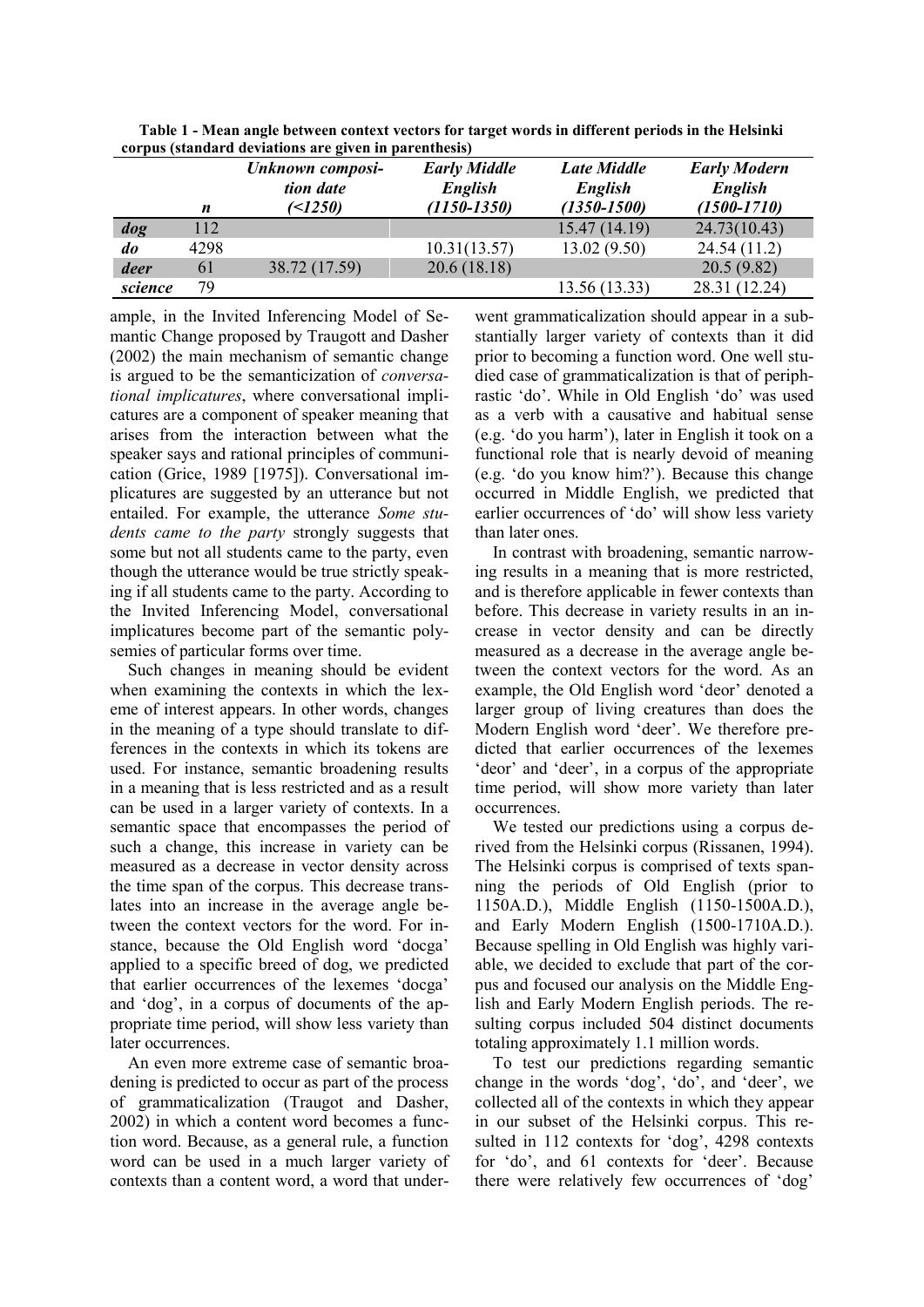

**Figure 1 – A comparison of the rise of periphrastic 'do' as measured by semantic density in our study and the proportion of periphrastic 'do' uses by Ellegård (1953).**

and "deer" in the corpus it was practical to compute the angles between all possible pairs of context vectors. As a result, we elected to forgo the Monte-Carlo analysis for those two words in favor of a full analysis. The results of our analysis for all three words are given in Table 1. These results were congruent with our prediction: The density of the contexts decreases over time for both 'dog'  $(t(110) = 2.17, p < .05)$  and 'do' (*F*(2,2997)=409.41, *p* < .01) while in the case of 'deer' there is an increase in the density of the contexts over time  $(t(36) = 3.05, p < .01)$ .

Furthermore, our analysis corresponds with the data collected by Ellegård (1953). Ellegård traced the grammaticalization of "do" by manually examining changes in the proportions of its various uses between 1400 and 1700. His data identifies an overall shift in the pattern of use that occurred mainly between 1475 and 1575. Our analysis identifies a similar shift in patterns between the time periods spanning 1350-1500 and 1500-1570. Figure 1 depicts an overlay of both datasets. The relative scale of the two sets was set so that the proportions of 'do' uses at 1400 and 1700 (the beginning and end of Ellegård"s data, respectively) match the semantic density measured by our method at those times.

Finally, our method can be used not only to test predictions based on established cases of semantic change, but also to identify new ones. For instance, in examining the contexts of the word "science" we can identify that it underwent semantic broadening shortly after it first appeared in the 14<sup>th</sup> century ( $t(77) = 4.51, p < .01$ ). A subsequent examination of the contexts in which the word appears indicated that this is probably the result of a shift from a meaning related to generalized knowledge (e.g., '...and learn science of school", John of Trevisa's Polychronicon, 1387) to one that can also be used to

refer to more specific disciplines (e.g., "…of the seven liberal sciences', Simon Forman's Diary, 1602).

Our long term goal with respect to this type of analysis is to use this method in a computerbased tool that can scan a diachronic corpus and automatically identify probable cases of semantic change within it. Researchers can then use these results to focus on identifying the specifics of such changes, as well as examine the overall patterns of change that exist in the corpus. It is our belief that such a use will enable a more rigorous testing and refinement of existing theories of semantic change.

### **3.2 A Synchronic Investigation: Phonaesthemes**

In addition to examining changes in meaning across time, it is also possible to employ our method to examine how the semantic space relates to other possible partitioning of the lexemes represented by it. For instance, while the relationship between the phonetic representation and semantic content is largely considered to be arbitrary, there are some notable exceptions. One interesting case is that of *phonaesthemes* (Firth, 1930), sub-morphemic units that have a predictable effect on the meaning of the word as a whole. In English, one of the more frequently mentioned phonaesthemes is a word-initial *gl*which is common in words related to the visual modality (e.g., 'glance', 'gleam'). While there have been some scholastic explorations of these non-morphological relationships between sound and meaning, they have not been thoroughly explored by behavioral and computational research (with some notable exceptions; e.g. Hutchins, 1998; Bergen, 2004). Recently, Otis and Sagi (2008) used the semantic density of the cluster of words sharing a phonaestheme as a measure of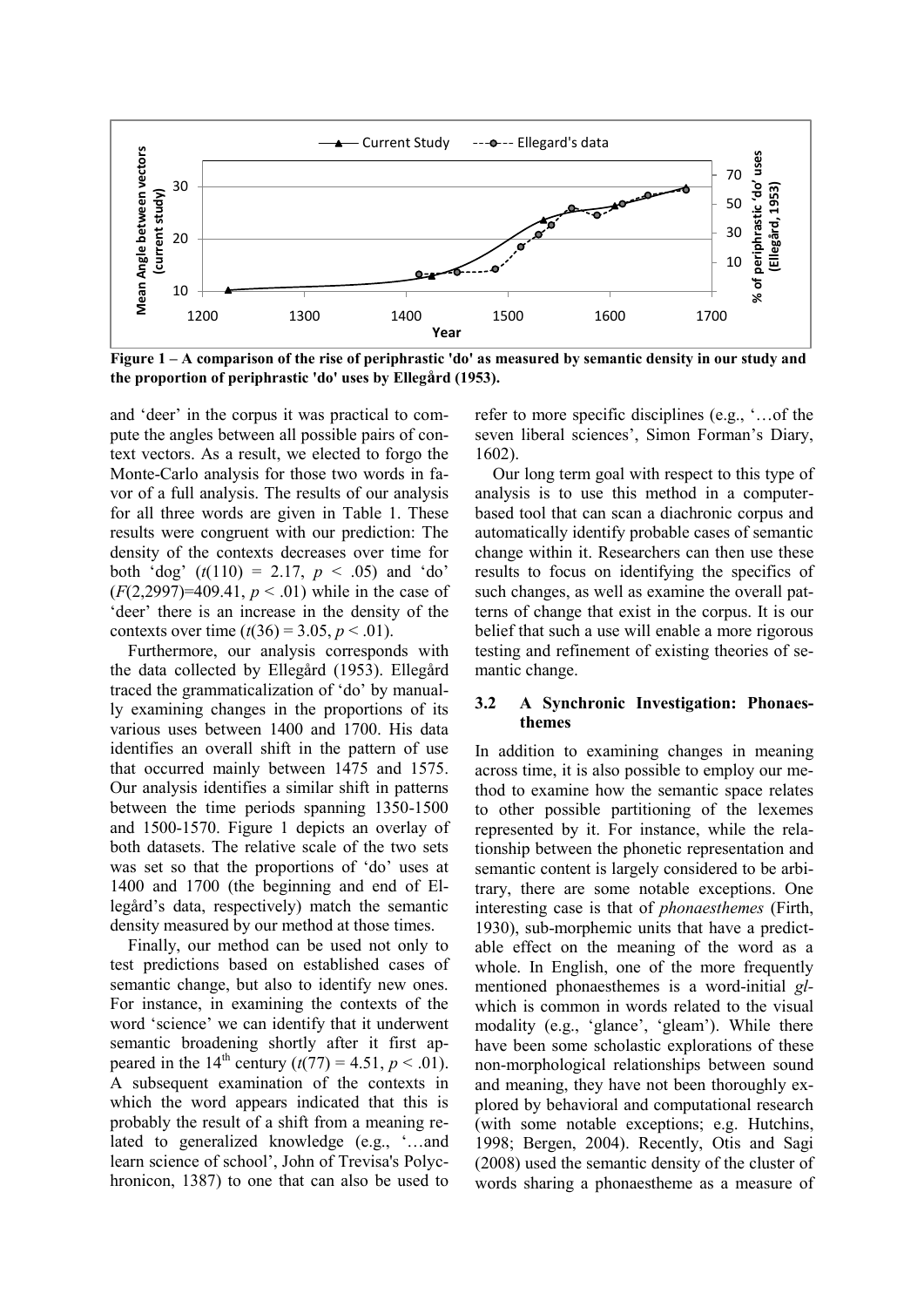the strength of the relationship between the phonetic cluster and its proposed meaning.

Otis and Sagi used a corpus derived from Project Gutenberg (http://www.gutenberg.org/) as the basis for their analysis. Specifically, they used the bulk of the English language literary works available through the project's website. This resulted in a corpus of 4034 separate documents consisting of over 290 million words.

The bulk of the candidate phonaesthemes they tested were taken from the list used by Hutchins (1998), with the addition of two candidate phonaesthemes (*kn-* and *-ign*). Two letter combinations that were considered unlikely to be phonaesthemes (*br-* and *z-*) were also included in order to test the method"s capacity for discriminating between phonaesthemes and nonphonaesthemes. Overall Otis and Sagi (2008) examined 47 possible phonaesthemes.

In cases where a phonetic cluster represents a phonaestheme, it intuitively follows that pairs of words sharing that phonetic cluster are more likely to share some aspect of their meaning than pairs of words chosen at random. Otis and Sagi tested whether this was true for any specific candidate phonaestheme using a Monte-Carlo analysis. First they identified all of the words in the corpus sharing a conjectured phonaestheme<sup>7</sup> and chose the most frequent representative word form for each stem, resulting in a cluster of word types representing each candidate phonaestheme. $8$  Next they tested the statistical significance of this relationship by running 100 *t*-test comparisons. Each of these tests compared the relationship of 50 pairs of words chosen at random from the conjectured cluster with 50 pairs of words chosen at random from a similarly sized cluster, randomly generated from the entire corpus. The number of times these *t*-tests resulted in a statistically significant difference ( $\alpha$  = .05) was recorded. This analysis was repeated 3 times for each conjectured phonaestheme and the median value was used as the final result.

To determine whether a conjectured phonaestheme was statistically supported by their analysis Otis and Sagi compared the overall frequency

of statistically significant t-tests with the binomial distribution for their  $\alpha$  (.05). After applying a Bonferroni correction for performing 50 comparisons, the threshold for statistical significance of the binomial test was for 14 t-tests out of 100 to turn out as significant, with a frequency of 13 being marginally significant. Therefore, if the significance frequency (*#Sig* below) of a candidate phonaestheme was 15 or higher, that phonaestheme was judged as being supported by statistical evidence. Significance frequencies of 13 and 14 were considered as indicative of a phonaestheme for which there was only marginal statistical support.

Among Hutchins" original list of 44 possible phonaesthemes, 26 were found to be statistically reliable and 2 were marginally reliable. Overall the results were in line with the empirical data collected by Hutchins. By way of comparing the two datasets, *#Sig* and Hutchins' average rating measure were well correlated (*r* = .53). Neither of the unlikely phonaestheme candidates we examined were statistically supported phonaesthemes ( $\#Sig_{br} = 6$ ;  $\#Sig_{z} = 5$ ), whereas both of our newly hypothesized phonaesthemes were statistically supported ( $#Sig_{kn} = 28$ ;  $#Sig_{-ign} =$ 23). In addition to being able to use this measure as a decision criterion as to whether a specific phonetic cluster might be phonaesthemic, it can also be used to compare the relative strength of two such clusters. For instance, in the Gutenberg corpus the phonaesthemic ending *–owl* (e.g., 'growl', 'howl'; #Sig=97) was comprised of a cluster of words that were more similar to one another than *–oop* (e.g., "hoop", "loop"; *#Sig*=32).

Such results can then be used to test the cognitive effects of phonaesthemes. For instance, following the comparison above, we might hypothesize that the word "growl" might be a better semantic prime for 'howl' than the word 'hoop' is for the word "loop". In contrast, because a word-initial *br-* is not phonaesthemic, the word "breeze" is unlikely to be a semantic prime for the word "brick". In addition, it might be interesting to combine the diachronic analysis from the previous section with the synchronic analysis in this section to investigate questions such as when and how phonaesthemes come to be part of a language and what factors might affect the strength of a phonaestheme.

## **4 Discussion**

While the method presented in this paper is aimed towards quantifying semantic relation-

 $7$  It is important to note that due to the nature of a written corpus, the match was orthographical rather than phonetic. However, in most cases the two are highly congruent.

<sup>8</sup> Because, in this case, Otis and Sagi were not interested in temporal changes in meaning, they used the overall word vectors rather than look at each context individually. As a result, each of the vectors used in the analysis is based on occurrences in many different documents and there was no need to control for the variability of the documents.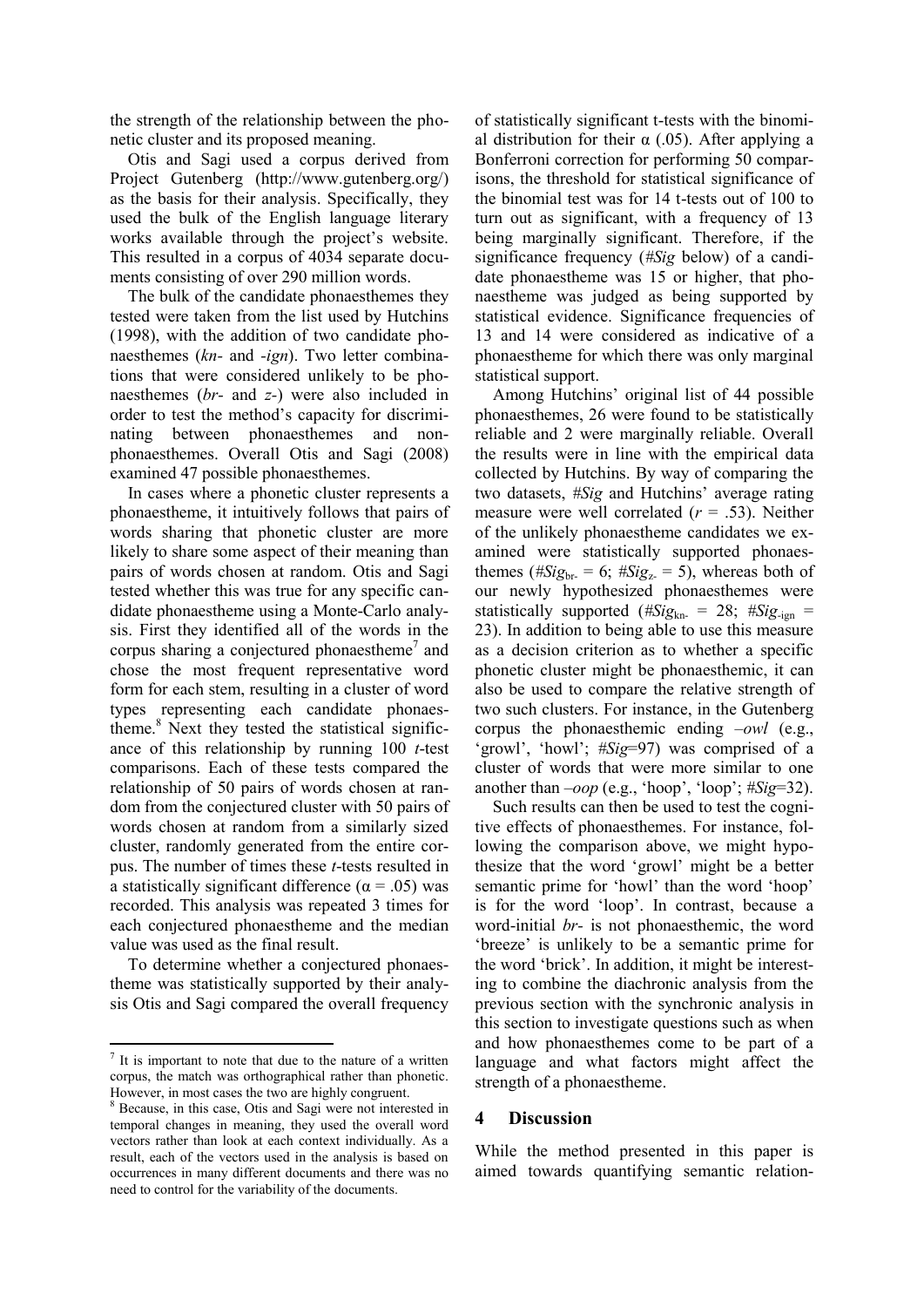ships that were previously difficult to quantify, it also raises an interesting theoretical issue, namely the relationship between the statistically computed semantic space and the actual semantic content of words. On the one hand, simulations based on Latent Semantic Analysis have been shown to correlate with cognitive factors such as the acquisition of vocabulary and the categorization of texts (cf. Landauer & Dumais, 1997). On the other hand, in reality speakers' use of language relies on more than simple patterns of word co-occurrence – For instance, we use syntactic structures and pragmatic reasoning to supplement the meaning of the individual lexemes we come across (e.g., Fodor, 1995; Grice, 1989 [1975]). It is therefore likely that while LSA captures some of the variability in meaning exhibited by words in context, it does not capture all of it. Indeed, there is a growing body of methods that propose to integrate these two disparate sources of linguistic information (e.g., Pado and Lapata, 2007; Widdows, 2003)

Certainly, the results reported in this paper suggest that enough of the meaning of words and contexts is captured to allow interesting inferences about semantic change and the relatedness of words to be drawn with a reasonable degree of certainty. However, it is possible that some important aspects of meaning are systematically ignored by the analysis. For instance, it remains to be seen whether this method can distinguish between processes like pejoration and amerlioration as they require a fine grained distinction between 'good' and 'bad' meanings.

Regardless of any such limitations, it is clear that important information about meaning can be gathered through a systematic analysis of the contexts in which words appear. Furthermore, phenomena such as the existence of phonaesthemes and the success of LSA in predicting vocabulary acquisition rates, suggest that the acquisition of new vocabulary involves the gleaning of the meaning of words through their context. The role of context in semantic change is therefore likely to be an active one – when a listener encounters a word they are unfamiliar with they are likely to use the context in which it appears, as well as its phonetic composition, as clues to its meaning. Furthermore, if a word is likewise encountered in context in which it is unlikely, this unexpected observation may induce the listener to adjust their representation of both the context and the word in order to increase the overall coherence of the utterance or sentence. As a result, it is possible that examining the contexts in which a word is used in different documents and time periods might be useful not only as a tool for examining the history of a semantic change but also as an instrument for predicting its future progress. Overall, this suggests a dynamic view of the field of semantics – semantics as an everchanging landscape of meaning. In such a view, semantic change is the norm as the perceived meaning of words keeps shifting to accommodate the contexts in which they are used.

## **References**

- Bergen, B. (2004). The Psychological Reality of Phonaesthemes. *Language*, 80(2), 291-311.
- Berry, M. W. (1992) *SVDPACK: A Fortran-77 software library for the sparse singular value decomposition.* Tech. Rep. CS-92-159, Knoxville, TN: University of Tennessee.
- Berry, M. W., Do, T., O"Brien, G. Vijay, K. Varadh an, S. (1993) *SVDPACKC (Version 1.0) User's Guide*, Tech. Rep. UT-CS-93-194, Knoxville, TN: University of Tennessee.
- Bloomfield, L. (1933). *Language*. New York, NY: Holt, Rinehart and Winston.
- Campbell, L. (2004) *Historical linguistics: An introduction* 2<sup>nd</sup> ed. Cambridge, MA: The MIT Press.
- Deerwester, S., Dumais, S. T., Furnas, G. W., Landauer, T. K., and Harshman, R. (1990) Indexing by Latent Semantic Analysis. *Journal of the American Society for Information Science*, 41, 391-407.
- Ellegård, A. (1953) The Auxiliary Do: the Establishment and Regulation of its Use in English. *Gothenburg Studies in English*, 2. Stockholm: Almqvist and Wiksell.
- Firth, J. (1930) *Speech*. London: Oxford University Press.
- Firth, J. (1957) *Papers in Linguistics, 1934-1951*, Oxford University Press.
- Fodor, J. D. (1995) Comprehending sentence structure. In L. R. Gleitman and M. Liberman, (Eds.), *Invitation to Cognitive Science*, volume 1. MIT Press, Cambridge, MA. 209-246.
- Forston, B. W. (2003) An Approach to Semantic Change. In B. D. Joseph and R. D. Janda (Eds.), *The Handbook of Historical Linguistics*. Malden, MA: Blackwell Publishing. 648- 666.